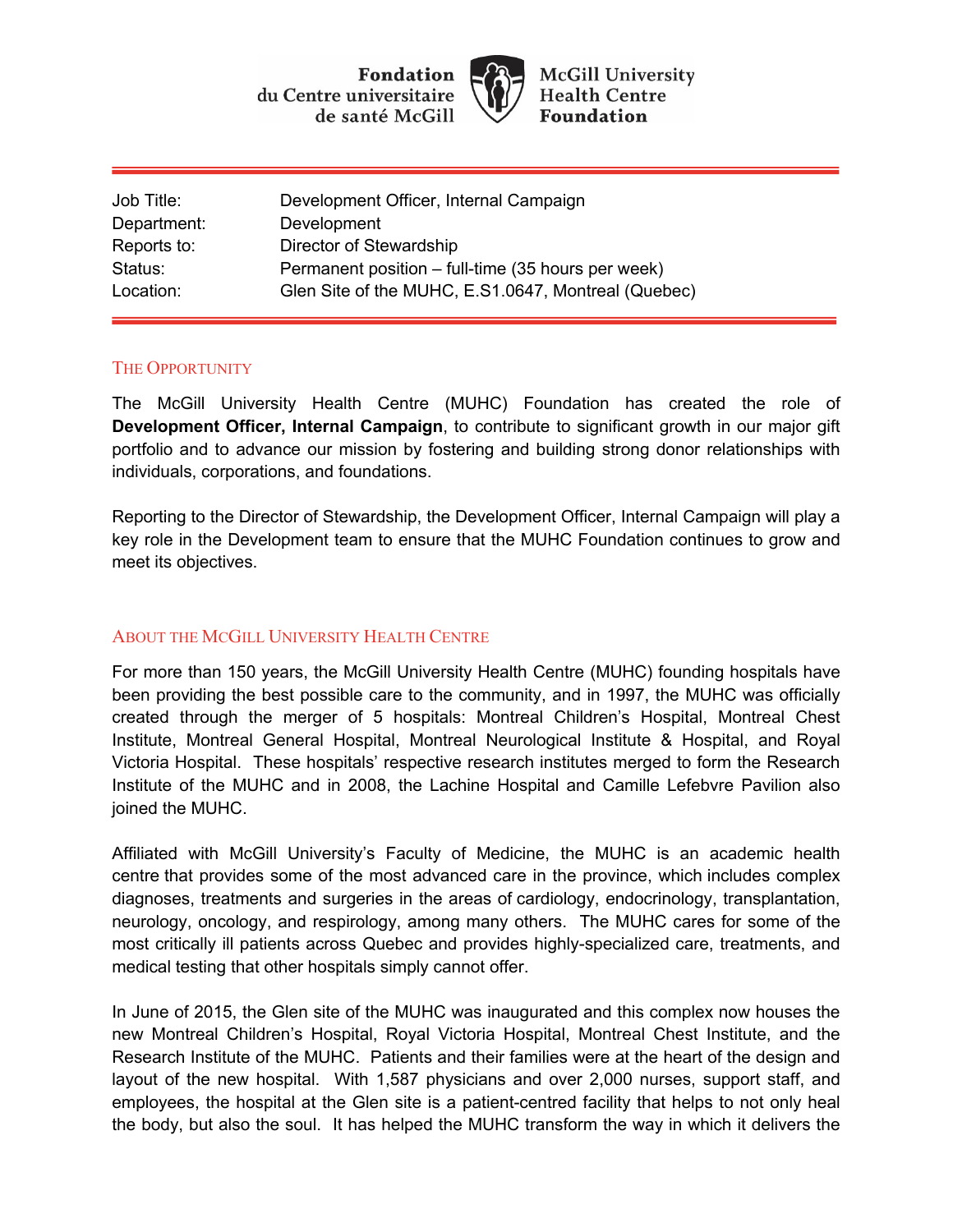highest level of care to our population, ensuring that all patients truly receive the best care for life.

In addition to clinical care, the MUHC is an international research powerhouse that conducts both fundamental and clinical research. The hospital's Research Institute supports more than 460 researchers and 1,700 ongoing research projects and clinical trials, and it continues to shape the course of adult and pediatric medicine by attracting research leaders from around the world.

For more information about the MUHC, please visit: https://muhc.ca/

# ABOUT THE MCGILL UNIVERSITY HEALTH CENTRE FOUNDATION

The MUHC Foundation plays a pivotal role in supporting exceptional programs, purchasing innovative medical equipment, fostering ground-breaking research, and ensuring the highest level of teaching.

In 2015, the McGill University Health Centre (MUHC) and Royal Victoria Hospital (RVH) Foundations partnered after the Royal Victoria Hospital moved to the state-of the-art Glen site of the MUHC. Since integrating our Boards of Directors and staff into a single team, we have strengthened our fundraising capacity and contributed record-breaking amounts to support the greatest needs of the Royal Victoria Hospital. To better reflect who we are and our mission, in 2018 we officially merged and we are now one united foundation under the banner of the McGill University Health Centre Foundation. We are focused on inspiring Montrealers to invest in patient care, research and teaching – so that the doctors and researchers of the MUHC can push the limits of what's possible.

Our Foundation is governed by a volunteer Board of Directors which includes members from the medical, scientific, academic, and business communities. These dynamic leaders ensure that we maintain the highest standards with regards to ethics and best accounting practices. The Board oversees and approves the Foundation's budget, fundraising goals, and the granting of funds raised to support the priorities of the MUHC.

For more information about the MUHC Foundation, please visit https://www.muhcfoundation.com/

## IDEAL CANDIDATE

The Development Officer, Internal Campaign, has the ability to work in a team and demonstrated experience and success in cultivating and securing major gifts. The new incumbent will have deep knowledge of philanthropy and the strategic ability to identify future growth opportunities and our emerging potential with new donor groups.

A persuasive networker and connector, the Development Officer, Internal Campaign will have the proven ability to effectively and proactively engage philanthropists from diverse cultural communities. Authentic and genuine, with a high degree of emotional awareness, the ideal candidate will be intuitive and donor centric, understanding the nuances of donor interactions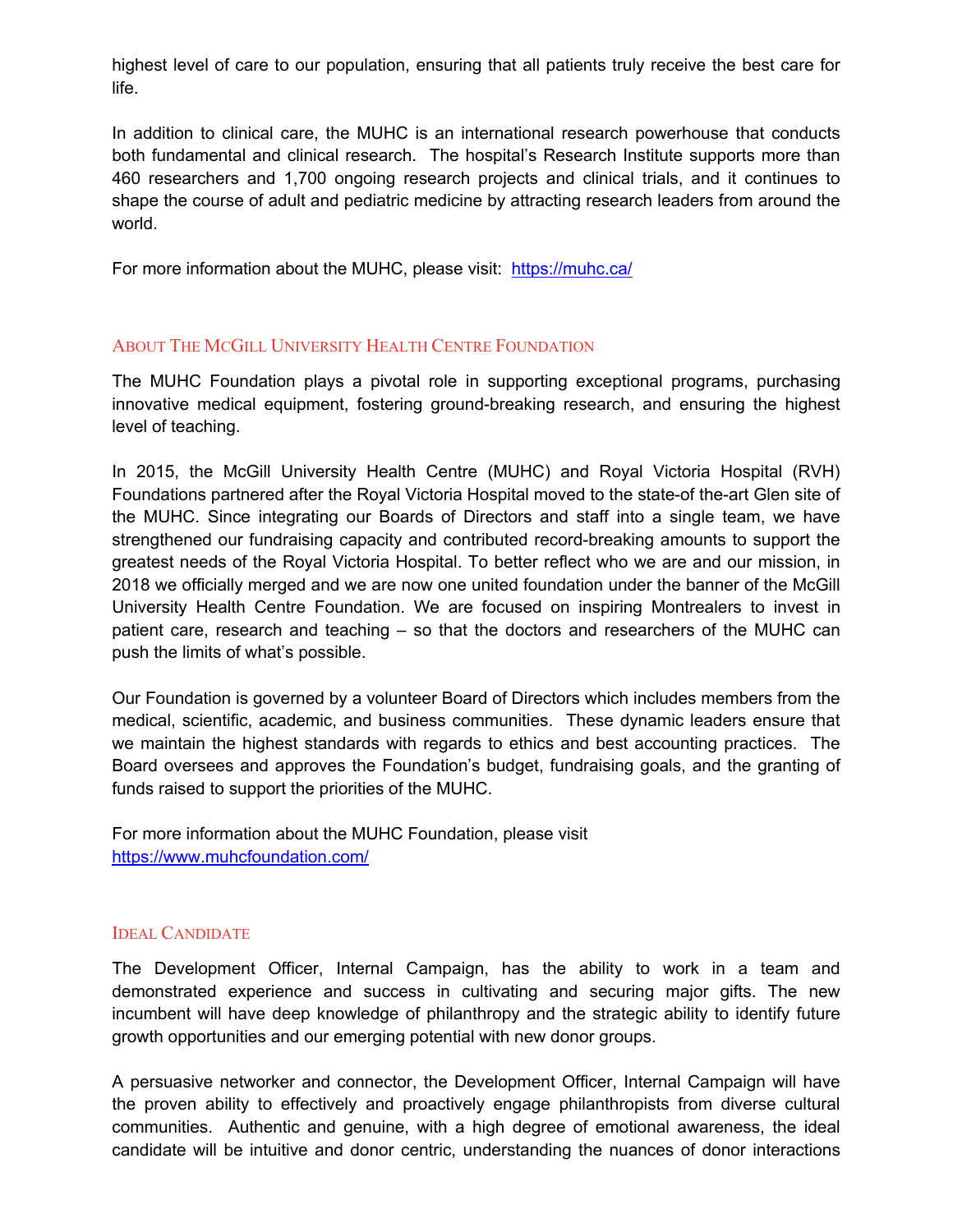and in all situations, calibrating to build the strongest donor relationships and sharing the MUHC's and Foundation's stories.

Passionately excited by our mission and motivated by challenge, the Development Officer, Internal Campaign will welcome this unique and meaningful opportunity to grow the MUHC Foundation's fundraising success. The successful candidate will combine their commitment to outstanding fundraising practice with a desire to inspire staff and stakeholders alike to achieve new levels of accomplishment in support for our world-class hospital centre.

## **MAIN FUNCTION**

The Development Officer, Internal Campaign is responsible for cultivating and managing an assigned portfolio of internal stakeholder. Reporting to the Director of Stewardship, this position coordinates the cultivation, solicitation, and stewardship efforts for donors who work at the MUHC through personal and small group events, strategic communications through all mediums, and personalization of outreach with the primary goals of finding, retaining and upgrading these donors.

The incumbent is also responsible to oversee and execute special projects that contribute to the growth of new markets.

## DUTIES AND RESPONSIBILITIES

- Implement a comprehensive action plan to cultivate, solicit, and upgrade donors. Personally cultivate and solicit donors with a goal of retaining and upgrading their gifts;
- Manages a portfolio of internal stakeholders;
- Collaborates with the Development team on the strategy and plan for solicitation, stewardship, and cultivation to engage the donor group including grassroots events;
- Meets and exceeds metrics tied to activities/moves, revenue, retention, upgrades, and meaningful cultivation;
- Develops and implements strategies that nurture donor loyalty and foster personal relationships with the organization;
- Responsible for tracking prospects and donors and documenting their cultivation and solicitation activities;
- Contributes to development of communication materials, including publications, used in the cultivation, solicitation, acknowledgement and stewardship of prospects;
- Develops and executes strategies for special direct market campaigns (print, electronic, and telephone) coordinated with major gift efforts and drives;
- Work collaboratively with the Major and Strategic Giving teams to identify high capacity major gift donor prospects or legacy prospects for special cultivation;
- Develop, plan, and execute fundraising and stewardship events.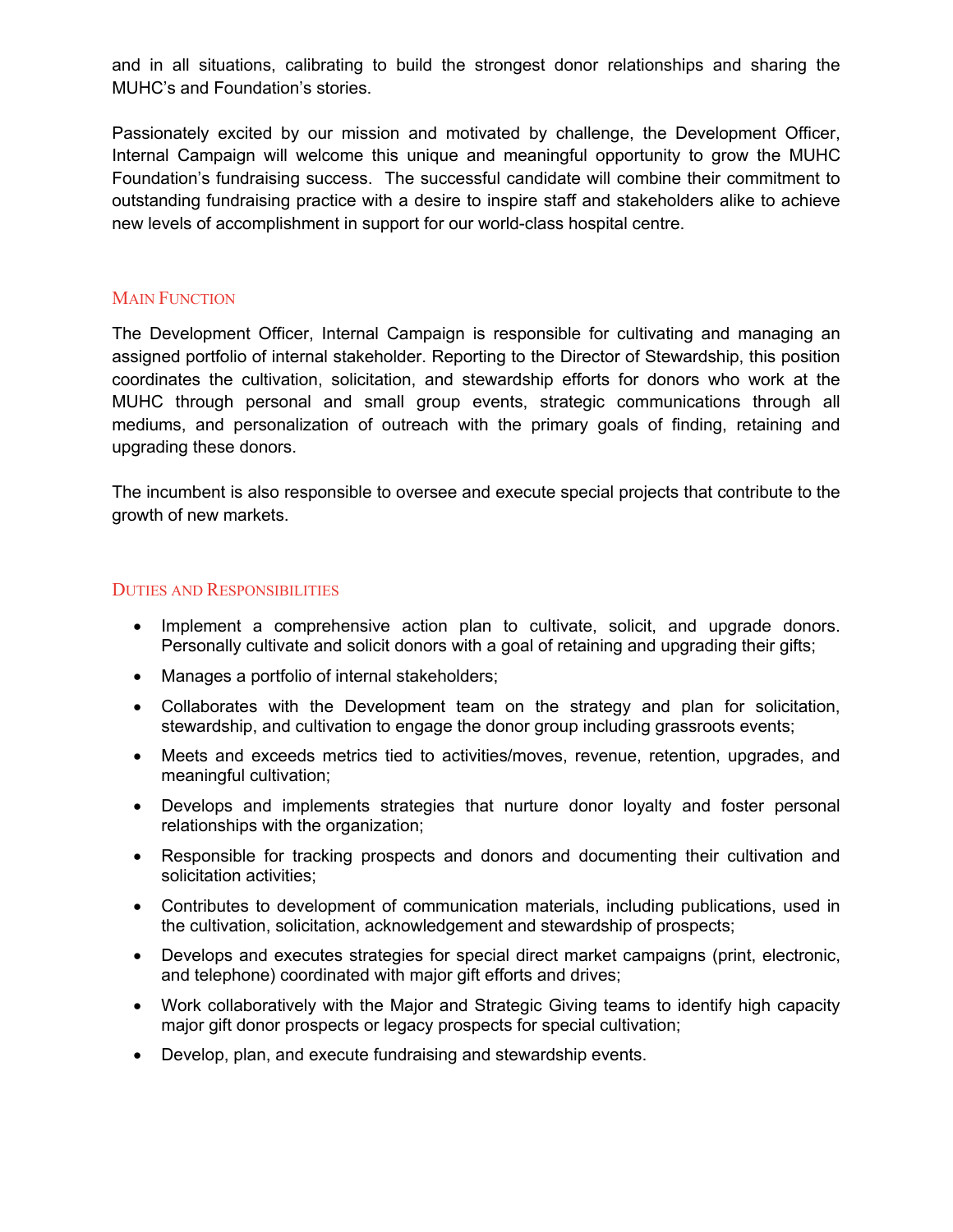## PERFORMANCE STANDARDS

- Implementation of action plans, as may be required, to meet the needs of the Foundation;
- Able to work within and promote a respectful and collaborative work environment.

# QUALIFICATIONS AND CHARACTERISTICS

- A passion to work in a fast-paced, fully integrated fundraising environment and an appreciation for the mission and purpose of the McGill University Health Centre Foundation;
- Bachelor's Degree, certificate program in fundraising or equivalent direct work experience in the field;
- Experience using Raiser's Edge (or other database), Outlook, Word, Excel, and PowerPoint;
- Experience with events, 1 3 years;
- Strong verbal and written communications skills in English and French;
- A high attention to detail and proven research and analytical ability;
- Excellent interpersonal skills, ability to work independently and as part of a team;
- High personal motivation, time-efficiency, adaptability and positive general attitude;
- The ability to problem-solve, innovate, be creative and a willingness to learn;
- The ability to manage multiple projects at any given time, stay on schedule and meet deadlines with the ability to adjust to changing priorities;
- Maintain confidentiality and handle sensitive information appropriately and with discretion;
- Have strong relationship skills, diplomacy, tact and self-control;
- Demonstrated experience in fundraising;
- Demonstrated experience in project management;
- Marketing knowledge/understanding of marketing fundamentals;
- Some evening and weekend work will be necessary.

We thank you for your interest in the MUHC Foundation and all submitted applications will be considered, however only selected candidates will be contacted for interview purposes.

Candidates must forward their CV and cover letter via email before X**, 2022**

## **McGill University Health Centre Foundation**

700-5100 de Maisonneuve Blvd. West Montreal, QC H4A 3T2 Attn: Vanessa Pace Vanessa.Pace@muhc.mcgill.ca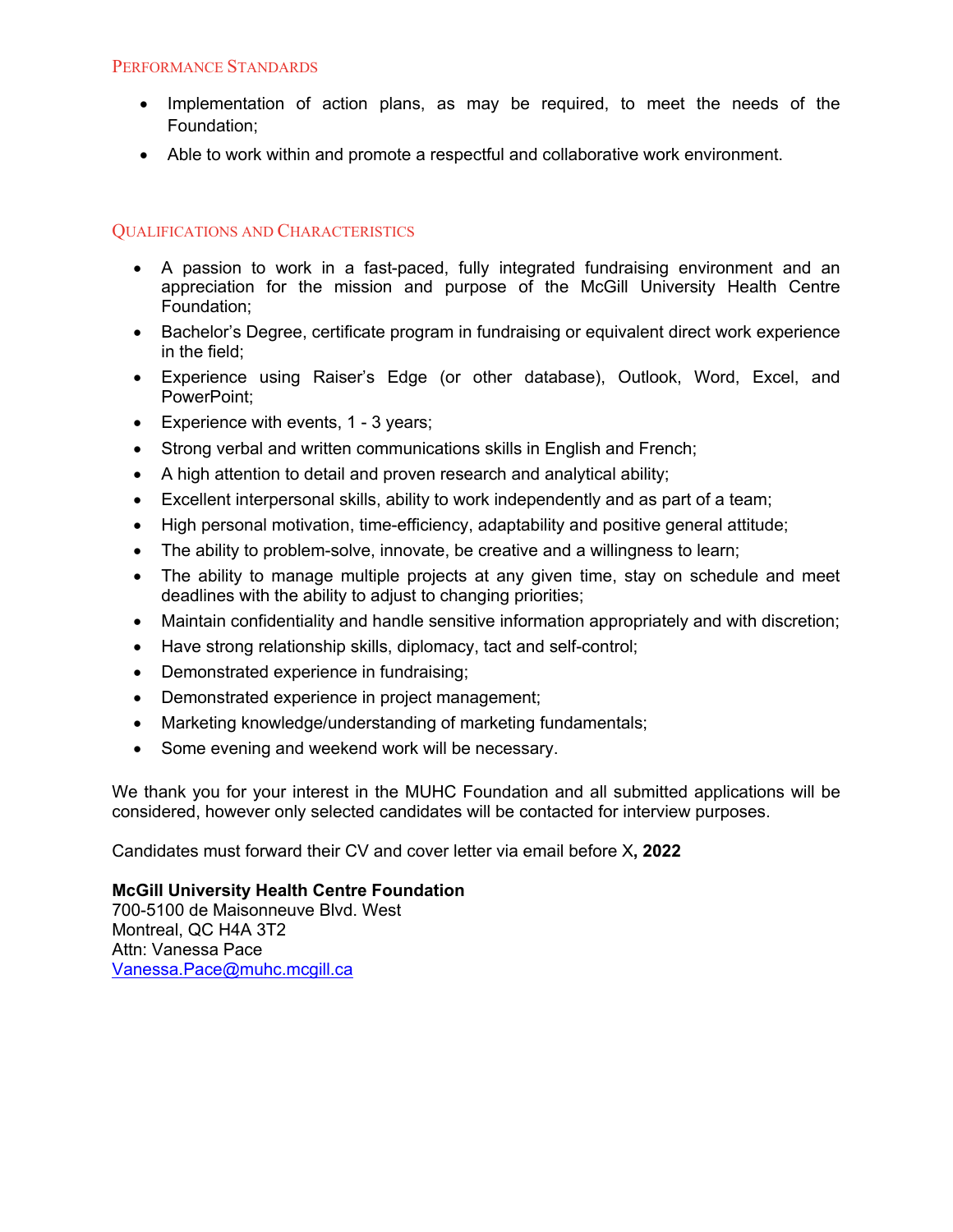Fondation du Centre universitaire de santé McGill



**McGill University Health Centre Foundation** 

| Agent e de développement, campagne interne            |
|-------------------------------------------------------|
| Développement                                         |
| Directrice, fidélisation et engagement des donateurs  |
| Poste permanent à temps plein (35 heures par semaine) |
| Site Glen du CUSM, E.S1.0647, Montréal (Québec)       |
|                                                       |

## **OPPORTUNITÉ**

La Fondation du Centre universitaire de santé McGill (CUSM) souhaite créer un poste d'**agent·e de développement, campagne interne**, pour contribuer à la croissance significative de notre portfolio de dons majeurs et faire progresser notre mission en favorisant et en établissant de solides relations avec les donateurs, qu'il s'agisse d'individus, d'entreprises ou de fondations.

Relevant de la directrice de la fidélisation et de l'engagement des donateurs, l'agent·e de développement jouera un rôle clé au sein de l'équipe du développement, afin de s'assurer que la Fondation du CUSM continue de croître et d'atteindre ses objectifs.

## À PROPOS DU CENTRE UNIVERSITAIRE DE SANTÉ MCGILL

Depuis plus de 150 ans, les hôpitaux fondateurs du Centre universitaire de santé McGill (CUSM) offrent les meilleurs soins possibles à la communauté. En 1997, le CUSM a été officiellement créé par la fusion de cinq hôpitaux : l'Hôpital de Montréal pour enfants, l'Institut thoracique de Montréal, l'Hôpital général de Montréal, l'Institut et hôpital neurologiques de Montréal et l'Hôpital Royal Victoria. Les instituts de recherche respectifs de ces hôpitaux ont fusionné pour former l'Institut de recherche du CUSM et, en 2008, l'hôpital de Lachine et le pavillon Camille Lefebvre se sont également joints au CUSM.

Affilié à la Faculté de médecine de l'Université McGill, le CUSM est un centre de santé universitaire qui fournit certains des soins les plus avancés de la province, incluant des diagnostics complexes, des chirurgies et des traitements dans les domaines de la cardiologie, de l'endocrinologie, de la transplantation, de la neurologie, de l'oncologie et de la médecine respiratoire, parmi tant d'autres. Le CUSM prend soin de certains des patients les plus gravement malades du Québec et fournit des tests médicaux, des soins et des traitements hautement spécialisés que d'autres hôpitaux ne peuvent tout simplement pas offrir.

En juin 2015, le CUSM a inauguré le site Glen, qui abrite le nouvel Hôpital de Montréal pour enfants, l'Hôpital Royal Victoria, l'Institut thoracique de Montréal et l'Institut de recherche. Les patients et leur famille étaient au cœur de la conception et de l'aménagement du nouvel hôpital, ce qui a aidé le CUSM à transformer sa façon d'offrir le plus haut niveau de soins à notre population, garantissant que tous les patients reçoivent vraiment les meilleurs soins pour la vie.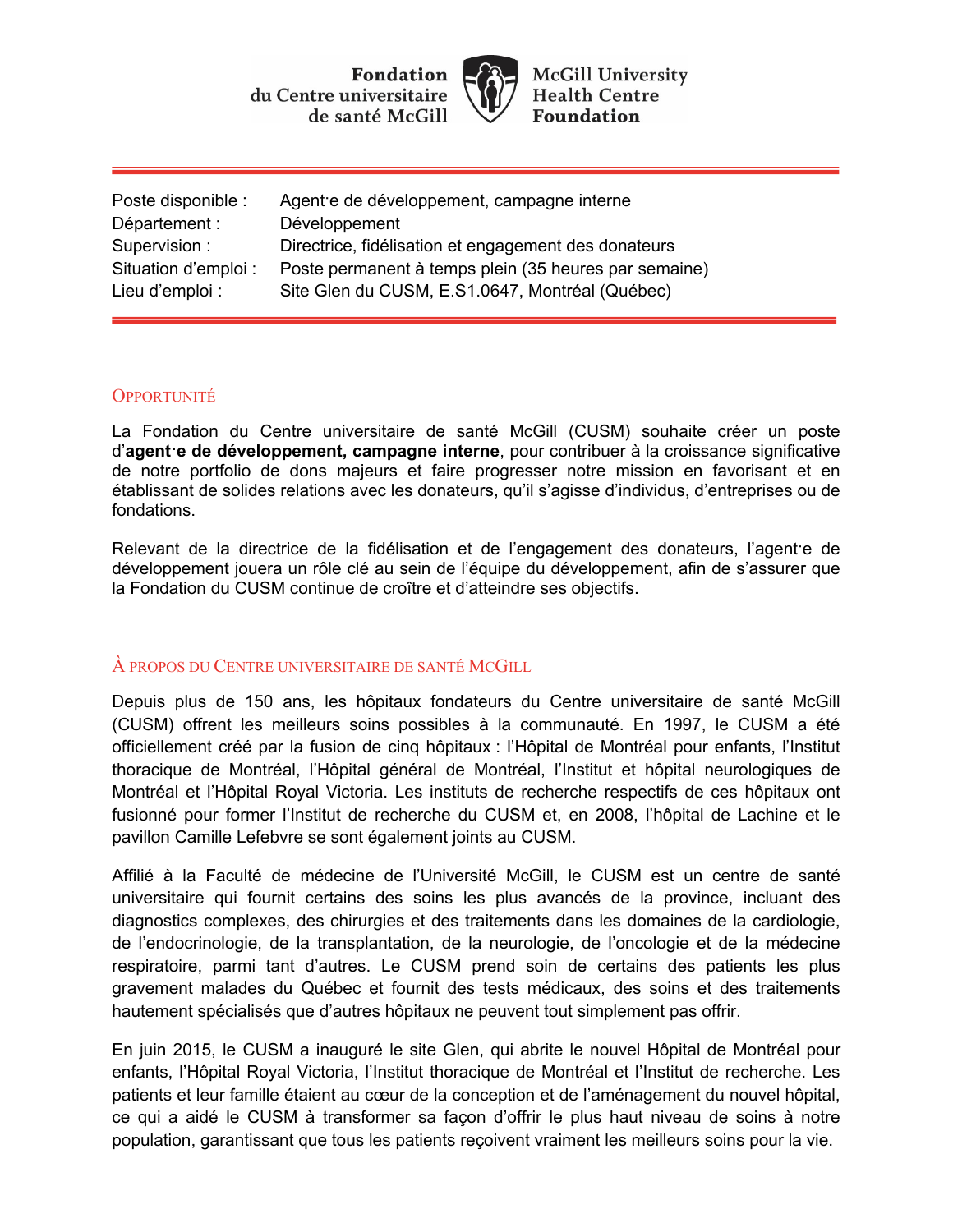En plus des soins cliniques, le CUSM est une puissance internationale en matière de recherches fondamentales et cliniques. L'Institut de recherche soutient actuellement plus de 460 chercheurs et 1 700 projets de recherche et essais cliniques, continuant de façonner le cours de la médecine adulte et pédiatrique en attirant les leaders du monde entier.

Pour plus d'informations sur le CUSM, visitez le www.cusm.ca.

# À PROPOS DE LA FONDATION DU CENTRE UNIVERSITAIRE DE SANTÉ MCGILL

La Fondation du CUSM joue un rôle essentiel en soutenant des programmes exceptionnels, en achetant des équipements médicaux novateurs, en favorisant la recherche de pointe et en assurant le plus haut niveau d'enseignement.

En 2015, les Fondations du CUSM et de l'Hôpital Royal Victoria se sont associées et ont commencé à travailler ensemble afin de remplir leurs missions de collecte de fonds et soutenir les plus grands besoins de l'hôpital. En harmonisant nos priorités en matière de collecte de fonds et en intégrant nos conseils d'administration et notre personnel, les Fondations du CUSM et de l'HRV étaient désormais mieux placées pour veiller à ce que les besoins en matière de soins aux patients, d'enseignement et de recherche soient pleinement remplis. Depuis, nous avons renforcé notre capacité de collecte de fonds et versé des montants records pour soutenir les plus grands besoins de l'Hôpital Royal Victoria. Depuis le 1er avril 2018, la Fondation de l'Hôpital Royal Victoria a officiellement changé de nom pour devenir la Fondation du Centre universitaire de santé McGill. Nous sommes maintenant une seule et même Fondation unie, axée sur les soins aux patients, la recherche et l'enseignement.

Notre Fondation est dirigée par un conseil d'administration bénévole qui rassemble des membres de la communauté médicale, scientifique, universitaire et des affaires. Ces leaders dynamiques veillent à maintenir les normes les plus élevées en matière d'éthique et de meilleures pratiques fiscales. Le conseil d'administration supervise et approuve le budget de la Fondation, ses objectifs de collecte de fonds et l'octroi de fonds amassés pour soutenir les priorités du CUSM.

Pour plus d'informations sur nous, veuillez visiter le www.fondationcusm.com.

#### PROFIL IDÉAL

L'agent·e de développement de la campagne interne saura travailler en équipe et aura démontré son expérience et son succès dans la recherche et l'obtention de dons majeurs. La personne idéale possèdera une connaissance approfondie de la philanthropie, ainsi que la capacité stratégique d'identifier les futures opportunités de croissance et le potentiel émergeant de la Fondation lié à de nouveaux groupes de donateurs.

Dotée d'un talent en réseautage et en communication, l'agente de développement aura démontré sa capacité d'engager efficacement et de manière proactive des philanthropes issus de diverses communautés culturelles. Authentique et sincère, avec une grande intelligence émotionnelle, la personne choisie sera intuitive et axée sur nos donateurs, comprenant les diverses nuances relationnelles requises et, dans toutes circonstances, capable d'optimiser et d'établir des relations solides avec les donateurs, en plus de partager avec eux les histoires et les projets du CUSM et de la Fondation.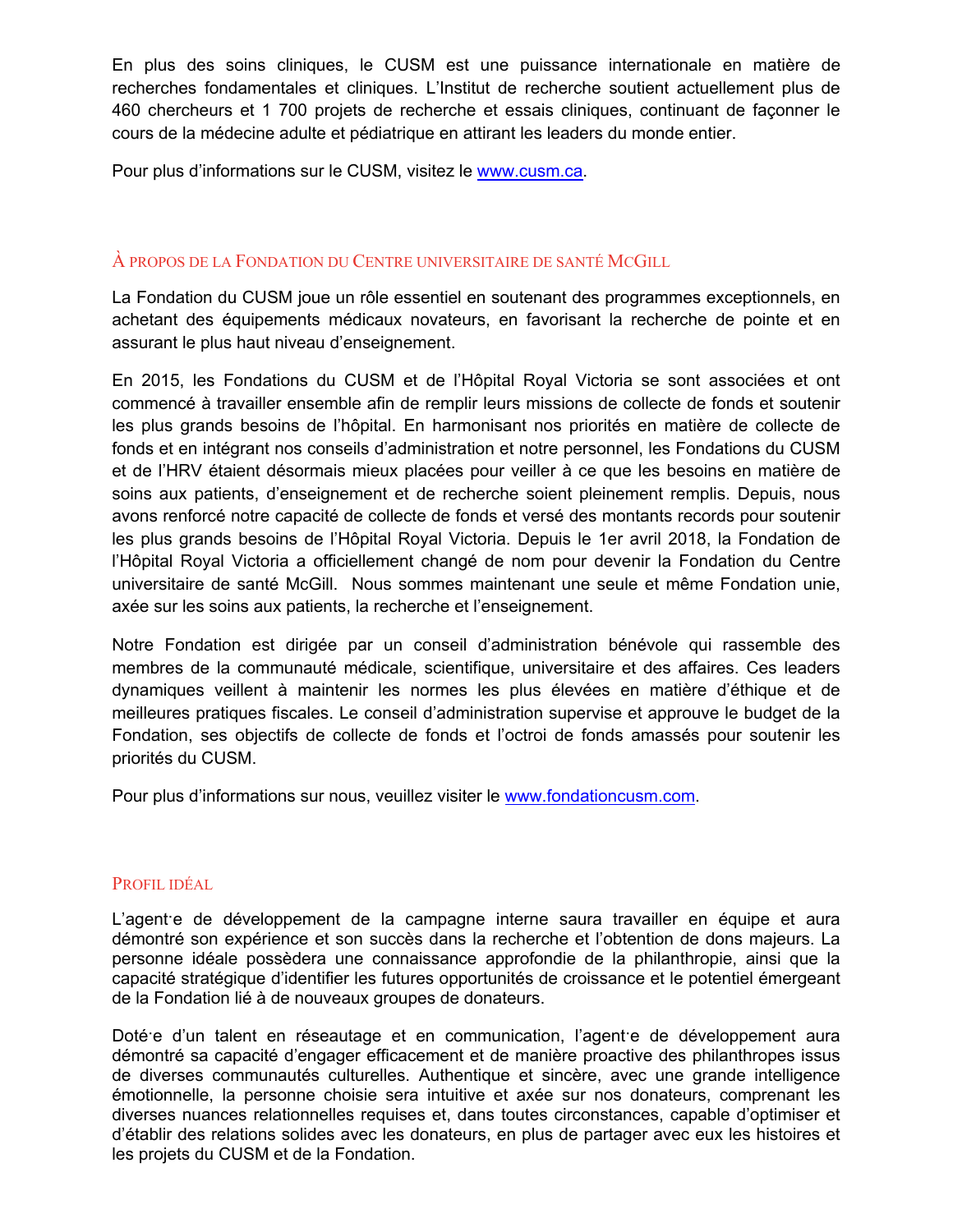Passionnée par notre mission et motivée par les défis, l'agente de développement sera emballé·e par cette occasion unique et significative d'accroître le succès de la collecte de fonds de la Fondation du CUSM. La personne sélectionnée combinera son engagement envers les meilleures pratiques établies en collecte de fonds avec son désir d'inspirer le personnel et les alliés du CUSM à atteindre de nouveaux sommets pour soutenir notre centre hospitalier de classe mondiale.

#### FONCTION PRINCIPALE

L'agent·e de développement de la campagne interne sera chargé·e de gérer et de cultiver un portfolio de donateurs attribués. Relevant de la directrice de la fidélisation et de l'engagement des donateurs, le ou la titulaire de ce poste coordonnera les efforts de gestion, de fidélisation et de sollicitation des donateurs travaillant au CUSM par le biais de rencontres personnelles ou d'événements en petits groupes, de communications stratégiques sur toutes nos plateformes et de personnalisation des échanges dans le but de conserver et de renforcer nos liens avec ces donateurs.

Le ou la titulaire du poste sera également en charge de superviser et de réaliser des projets spéciaux qui contribueront à la croissance de nouveaux marchés.

#### RESPONSABILITÉS

- Mettre en œuvre un plan d'action complet pour fidéliser, solliciter et faire progresser les donateurs. Cultiver et solliciter personnellement les donateurs dans le but de conserver et d'accroître leurs dons;
- Gérer un portfolio de donateurs internes;
- Collaborer avec l'équipe du développement sur la stratégie et le plan de sollicitation, de gestion et de fidélisation pour stimuler l'engagement des donateurs, y compris des événements communautaires;
- Atteindre et dépasser les objectifs liés aux activités et transferts, aux revenus, à la rétention des donateurs, à l'augmentation des dons et aux liens significatifs développés;
- Élaborer et mettre en œuvre des stratégies visant à fidéliser les donateurs et à favoriser les relations personnelles avec l'organisme;
- Faire le suivi des donateurs potentiels et actuels, documenter les activités de fidélisation et de sollicitation;
- Contribuer à l'élaboration du matériel de communication, y compris les publications utilisées pour la fidélisation, la sollicitation, la reconnaissance et la gestion des donateurs potentiels;
- Élaborer et mettre en œuvre des stratégies pour des campagnes spéciales de marketing direct (imprimées, électroniques et téléphoniques), en coordination avec les initiatives liées aux dons majeurs;
- Travailler en collaboration avec les équipes des dons majeurs et des dons stratégiques pour identifier les donateurs potentiels ayant une grande capacité et cultiver ces relations avec attention;
- Développer, planifier et réaliser des événements d'intendance et de collecte de fonds.